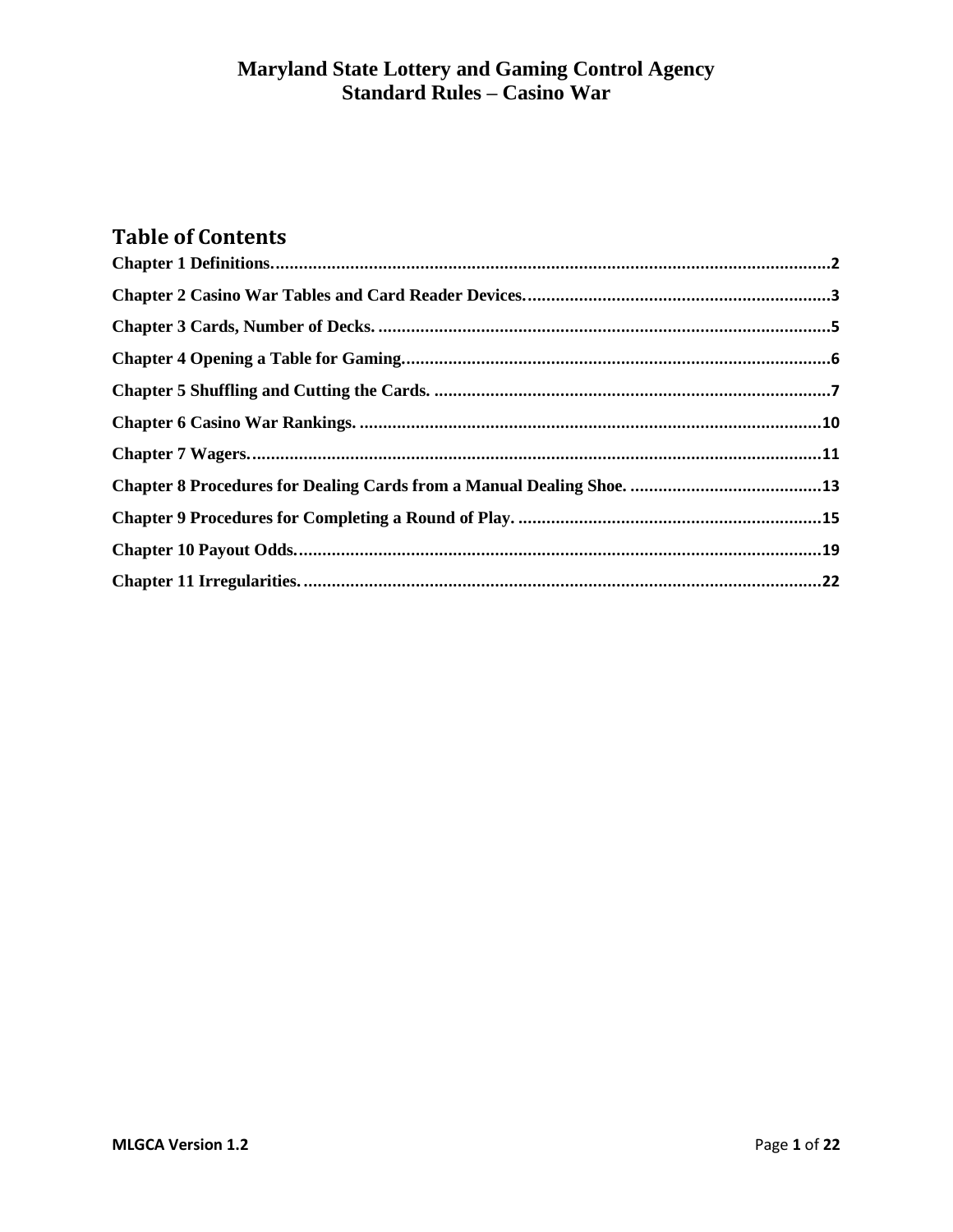# **Chapter 1 - Definitions.**

In this chapter the following terms have the meaning indicated.

- A. Terms Defined.
- (1) "Initial Wager" means the wager that shall be made by a player prior to any cards being dealt to participate in the round of play.
- (2) "Original deal" means the first card that is dealt to each player and the dealer to determine the result for the Initial Wager in a round of play.
- (3) "Tie hand" means a hand in the original deal or War deal when the rank of a player's card and the rank of the dealer's card are equal.
- (4) "War" means the decision of a player to place a War Wager when there is a tie hand on the original deal.
- (5) "War deal" means the deal of the cards that follows the placement of a War Wager.
- (6) "War Wager" means a wager, equal to the player's Initial Wager, that is required to be made if the player elects to go to War with the dealer.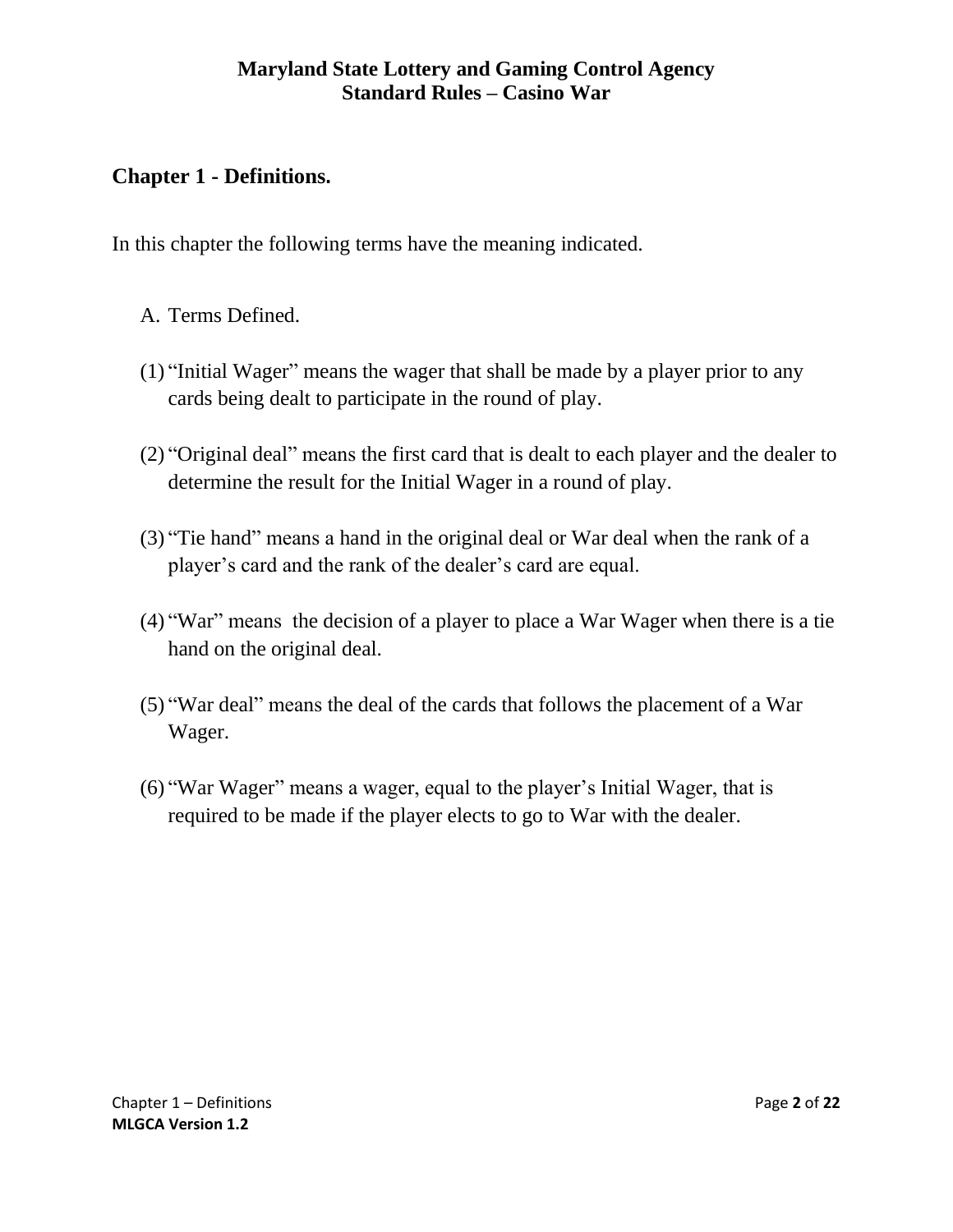# <span id="page-2-0"></span>**Chapter 2 – Casino War Tables and Card Reader Devices.**

- A. Casino War shall be played at a table having betting positions for no more than nine players on one side of the table and a place for the dealer on the opposite side of the table.
- B. The layout for a Casino War table shall be submitted to the Commission and approved and contain at least:
- (1) The name or logo of the facility operator;

(2) A separate betting area designated for the placement of Initial and War Wagers for each player;

(3) A separate betting area designated for the placement of Tie Wagers for each player;

(4) If a facility operator offers the optional Progressive Payout Wager authorized under Chapter 7 - Wagers, a separate area designated for the placement of the Progressive Payout Wager for each player;

(5) An inscription that:

(a) Advises players of the payout odds or amounts for all permissible wagers offered by the facility operator; and

(b) Indicates the payout limit per hand established by the facility operator or a generic inscription that the game is subject to the posted payout limit; and

(6) If the payout odds or amounts are not inscribed on the layout as required under §B(5) of this chapter, a sign or posting that identifies the payout odds or amounts, and payout limit per hand, for all permissible wagers.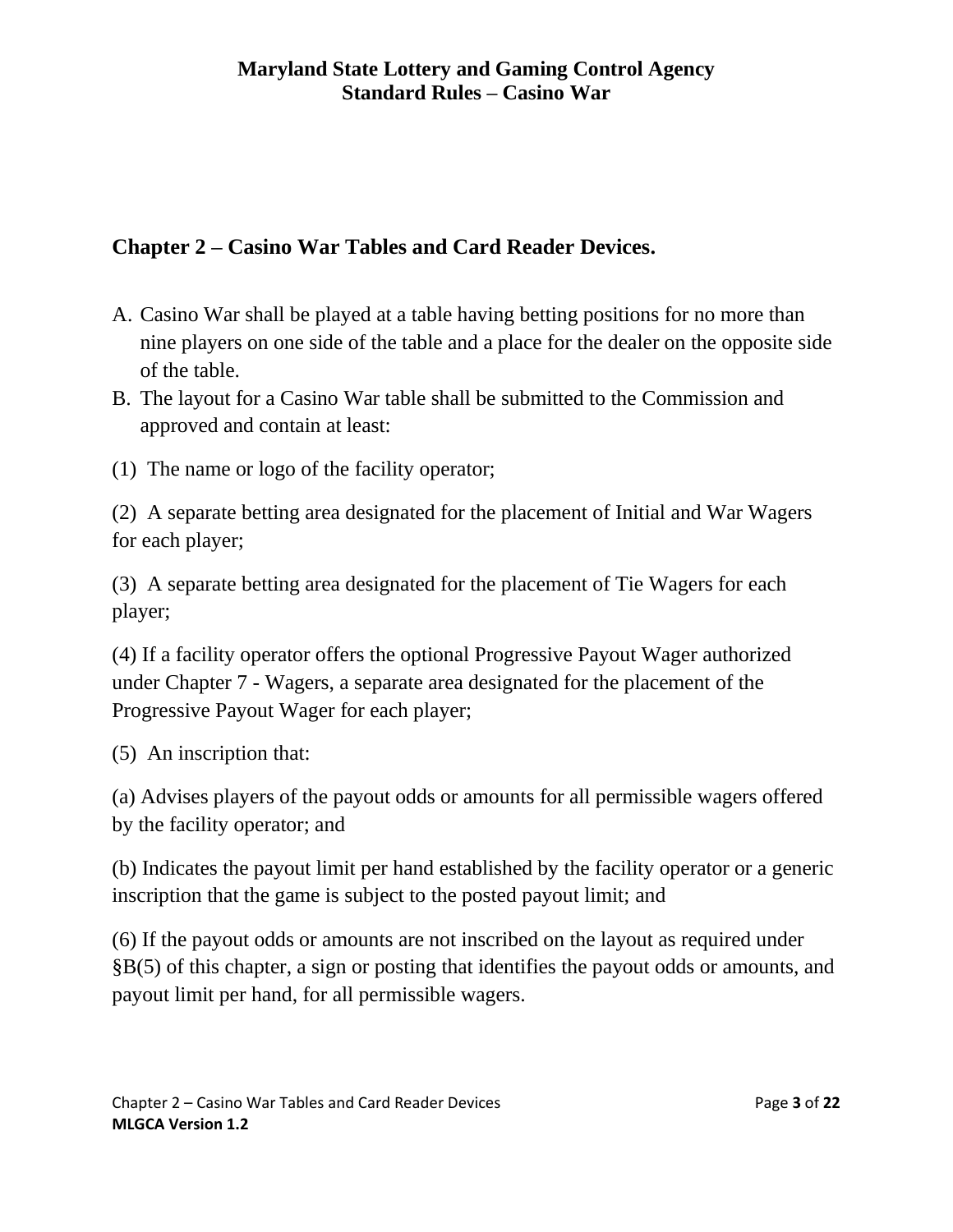(7) If a facility operator offers the Bonus Spin Xtreme Progressive Wager in accordance with Chapter 6 - Wagers, the Pontoon 21 table shall have a progressive table game system in accordance with COMAR 36.05.03.24 for the placement of Bonus Spin Progressive Wagers that includes:

(a) A wagering device at each betting position that acknowledges or accepts the placement of the Bonus Spin Xtreme Progressive Wager; and

(b) A device that controls or monitors the placement of Bonus Spin Xtreme Progressive Wagers at the gaming table, including a mechanism such as a lock-out button that prevents the placement of a Bonus Spin Xtreme Progressive Wager that a player attempts to place after the dealer has begun dealing the cards.

C. If a facility operator offers the Progressive Payout Wager in accordance with Chapter 7 - Wagers, a Casino War table shall have a progressive table game system for the placement of Progressive Payout Wagers that shall include:

(1) A wagering device at each betting position that acknowledges or accepts the placement of the Progressive Payout Wager; and

(2) A device that controls or monitors the placement of Progressive Payout Wagers at the gaming table including a mechanism that prevents the recognition of any Progressive Payout Wager that a player attempts to place after the dealer has announced "no more bets".

D. A Casino War table shall have a drop box and a tip box attached on the same side of the table as, but on opposite sides of the dealer as approved by the Commission under COMAR 36.05.03.16.

E. When a card shuffling device or other table game equipment prevents the placement of the drop box and tip box on the same side of the gaming table as, but on opposite sides of, the dealer, the Commission may approve an alternative location for the tip box from the location required under §C of this chapter.

F. A Casino War table shall have a discard rack securely attached to the top of the dealer's side of the table.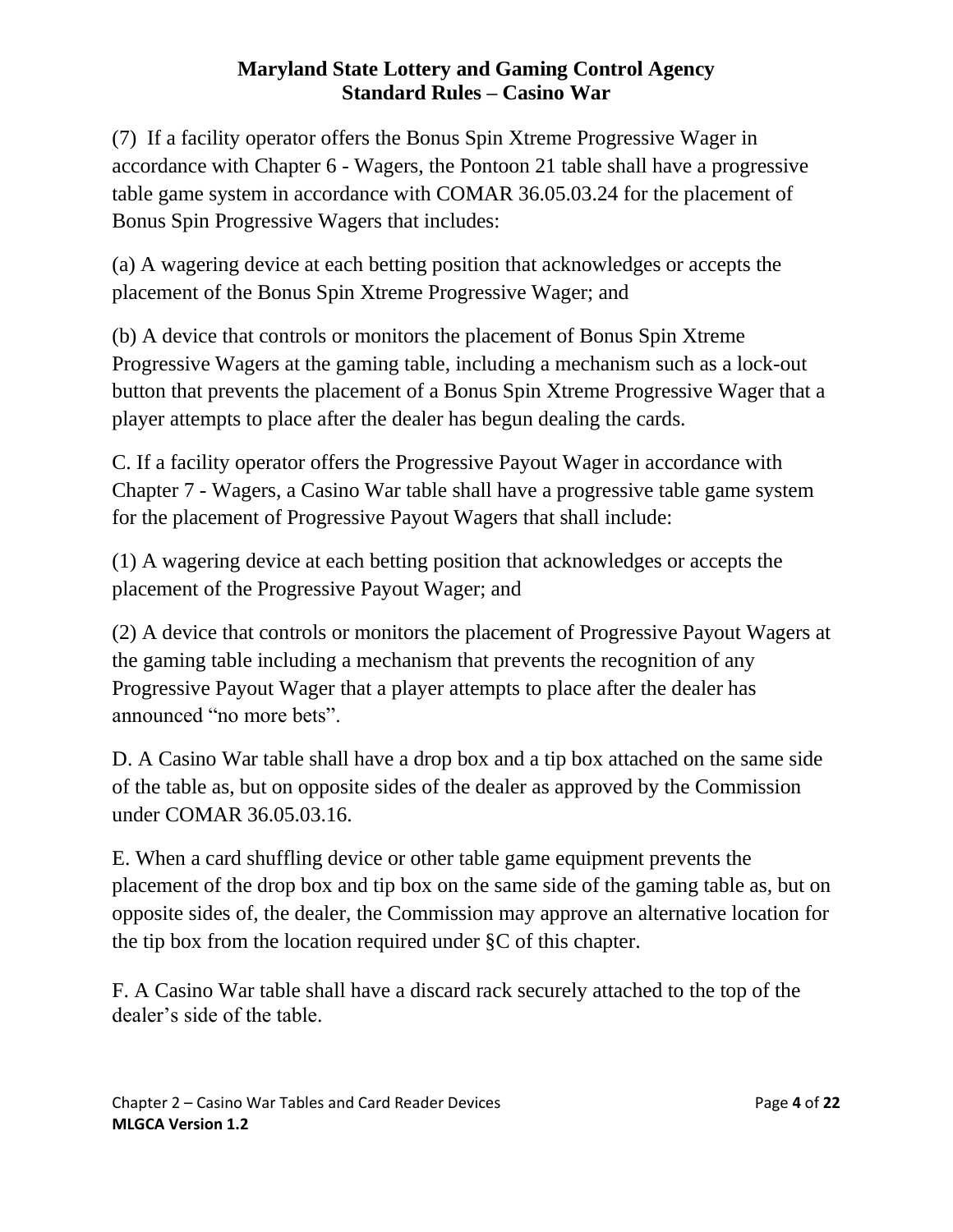# <span id="page-4-0"></span>**Chapter 3 - Cards, Number of Decks.**

A. Except as provided under §B of this chapter, Casino War shall be played with at least six or eight decks of cards that have:

(1) Cards that are identical in appearance; and

(2) Two cover cards.

B. Other than a continuous shuffler, if an automated card shuffling device is utilized, Casino War shall be played with at least 6 to 8 decks of cards in accordance with the following requirements:

(1) The cards shall be separated into two batches with an equal number of decks included in each batch.

(2) The cards in each batch must be of the same design, but the backs of the cards in one batch must be of a different color than the cards included in the other batch.

(3) One batch of cards shall be shuffled and stored in the automated card shuffling device while the other batch is being dealt or used to play the game.

(4) Both batches of cards shall be continuously alternated in and out of play, with each batch being used for every other dealing shoe.

(5) The cards from only one batch shall be placed in the discard rack at any given time.

<span id="page-4-1"></span>C. The decks of cards opened for use at a Casino War table shall be changed at least once every 24 hours.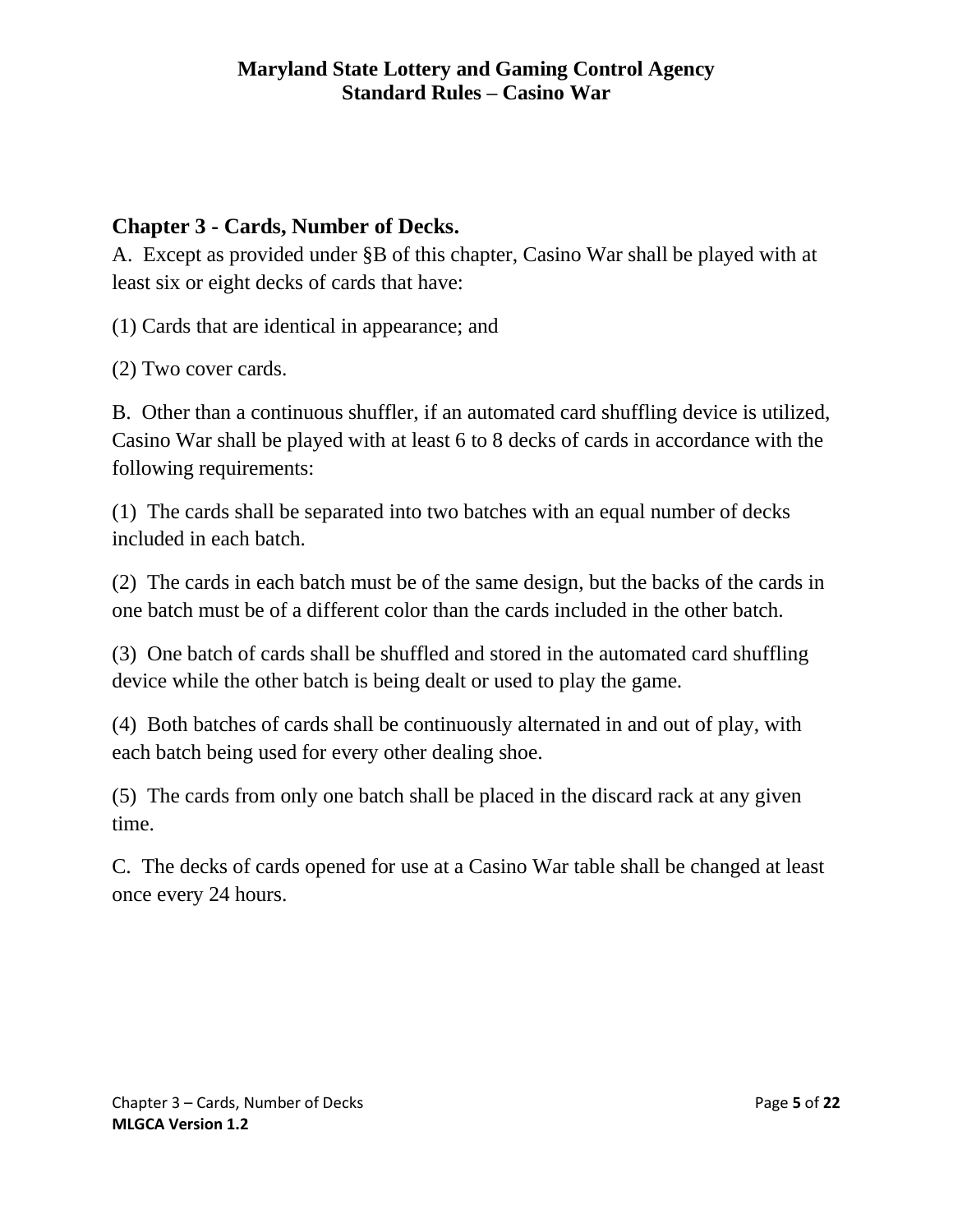# **Chapter 4 - Opening a Table for Gaming.**

A. After receiving six or more decks of cards at the table, the dealer shall inspect the cards for any defects and a floorperson assigned to the table shall verify the inspection.

B. After the cards are inspected, the dealer shall spread the cards out face up on the table, in horizontal fan shaped columns by deck according to suit and in sequence, for visual inspection by the first player to arrive at the table.

C. After the first player arriving at the table has been afforded an opportunity to visually inspect the cards, the dealer shall:

(1) Turn the cards face down on the table;

(2) Mix the cards thoroughly by washing them; and

(3) Stack the cards.

D. After the cards have been stacked, the dealer shall shuffle them in accordance with Chapter 5 – Shuffling and Cutting the Cards.

E. Other than a continuous shuffler, if an automated card shuffling device is utilized and two batches of cards are received at the table, each batch of cards shall be spread for inspection, mixed, stacked and shuffled in accordance with §§A—D of this chapter.

F. If the decks of cards received at the table are preinspected and preshuffled, §§A—E of this chapter do not apply.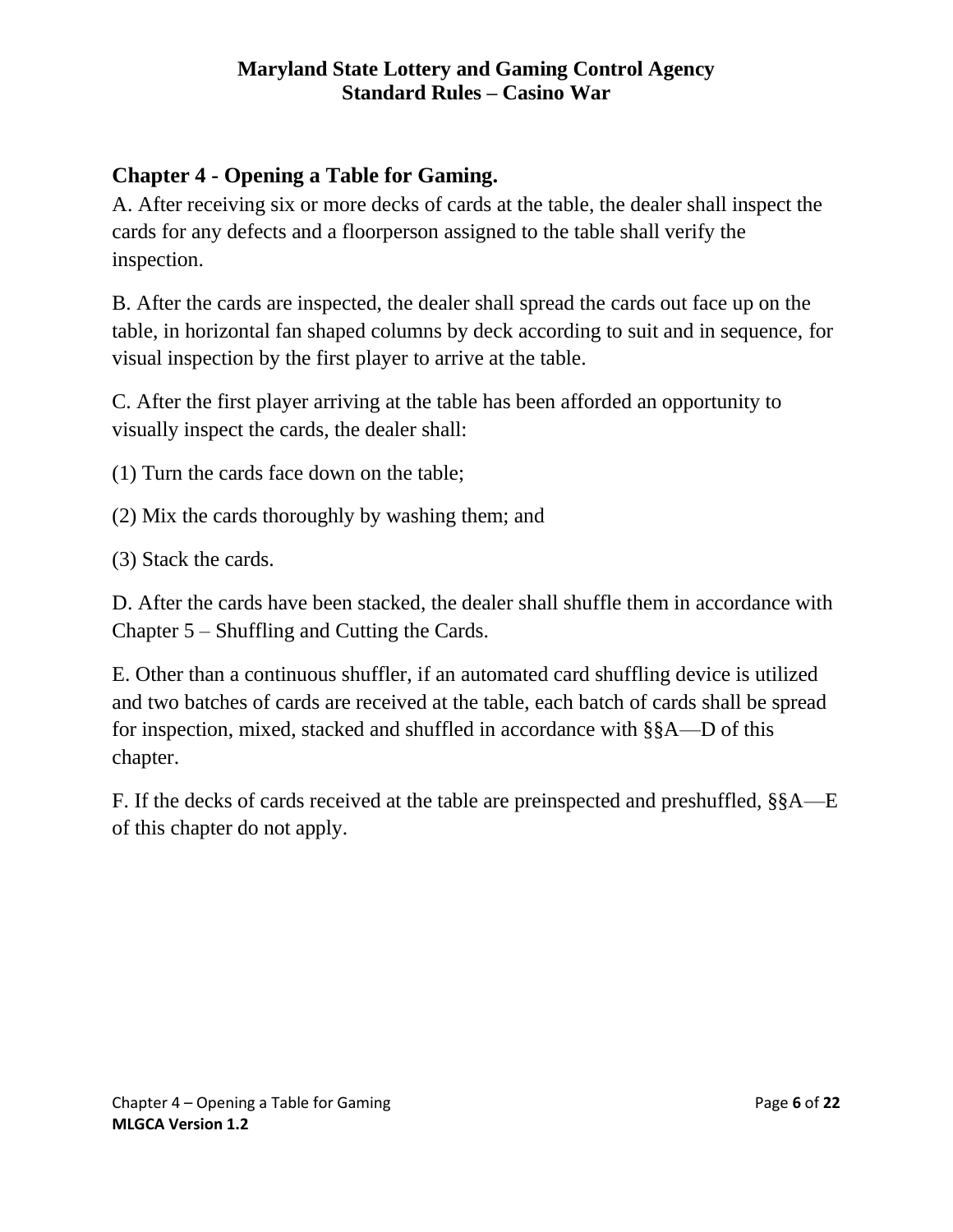# <span id="page-6-0"></span>**Chapter 5 - Shuffling and Cutting the Cards.**

A. Unless the cards were preshuffled, the dealer shall shuffle the cards so they are randomly intermixed, manually or with an automated card shuffling device:

(1) Immediately prior to commencement of play;

(2) After each round of play has been completed; or

(3) When directed by a floorperson or above.

B. Upon completion of the shuffle, the dealer or automated shuffling device shall place the deck of cards in a single stack, and:

(1) If the cards were shuffled using an automated card shuffling device, deal the cards in accordance with Chapter 8 - Procedure for Dealing Cards from a Manual Dealing Shoe.

(2) If the cards were shuffled manually or were preshuffled, cut the cards in accordance with the procedures in §C of this chapter.

C. If a cut of the cards is required, the dealer shall offer the stack of cards to be cut, with backs facing away from the dealer, to the player determined under §D of this chapter.

D. If no player accepts the cut offered under §C of this chapter, the dealer shall cut the cards.

E. The cut of the cards shall be offered to players in the following order:

(1) If the game is just beginning, the first player arriving at the table;

(2) The player on whose betting area the cover card appeared during the last round of play;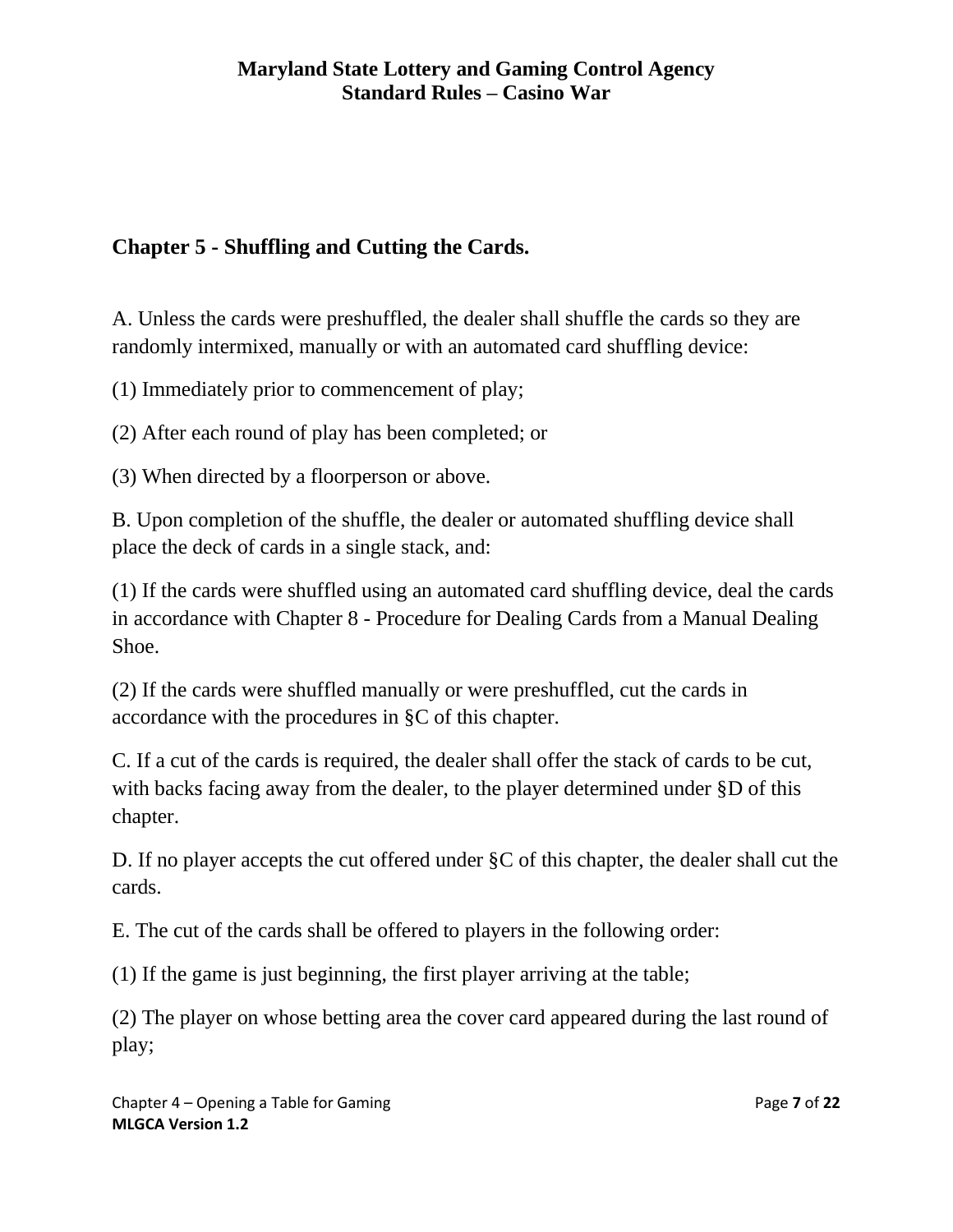(3) If the cover card appeared on the dealer's hand during the last round of play, the player at the farthest point to the right of the dealer;

(4) If the player described in §E(3) of this chapter refuses the offer to cut, the offer shall rotate to each player in a counterclockwise manner;

(5) If the reshuffle was initiated at the discretion of the floorperson or above, the player at the farthest position to the right of the dealer; and

(6) If the player described in §E(5) of this chapter refuses the offer to cut the cards, the offer shall rotate to each player in a counterclockwise manner.

F. The player or dealer making the cut shall place the cover card in the stack at least ten cards from the top or bottom of the stack.

(1) After the cover card has been inserted, the dealer shall take all cards on top of the cover card and place them on the bottom of the stack.

(2) The dealer shall then insert the cover card in the stack at a position at least 1/4 of the way in from the bottom of the stack.

(3) The stack of cards shall then be inserted into the dealing shoe for commencement of play.

G. After the cards have been cut and before the cards have been placed in the dealing shoe, a floorperson or above may require the cards to be recut if the floorperson determines that the cut was performed improperly or in any way that might affect the integrity or fairness of the game.

(1) If a recut is required, the cards shall be cut either by the player who last cut the cards or by the next person entitled to cut the cards, as determined under §D of this chapter.

(2) The stack of cards shall then be inserted into the dealing shoe for commencement of play.

H. A reshuffle of the cards in the shoe shall take place after the cover card is reached in the shoe, as provided in Chapter 9 – Procedures for Completing a Round of Play,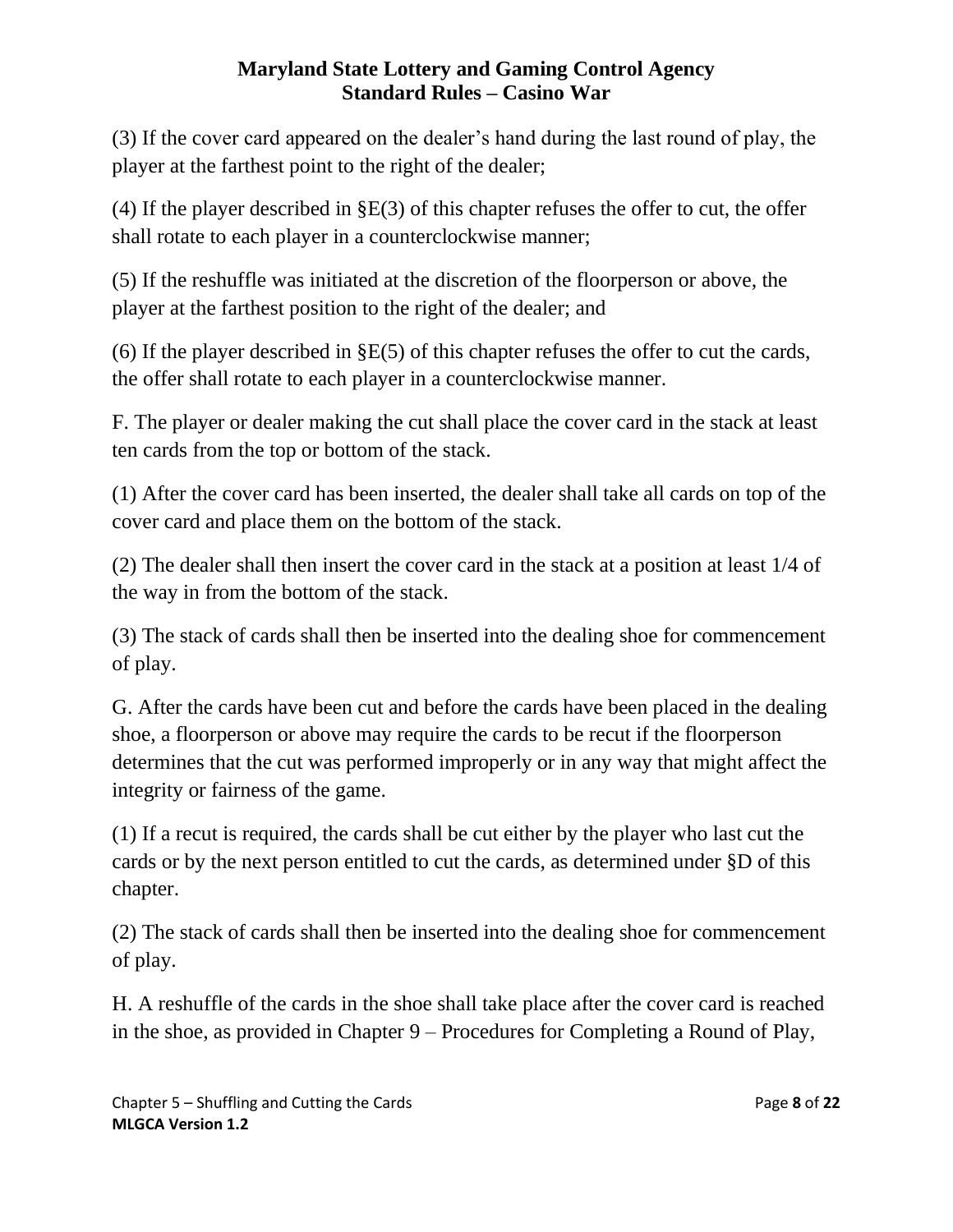except that a floorperson may determine that the cards should be reshuffled after any round of play.

I. If there is no gaming activity at a Casino War table which is open for gaming, the dealer shall:

(1) Remove the cards from the dealing shoe and discard rack;

(2) Unless a player requests that the cards be spread face up on the table, spread out the cards on the table face down; and

(3) After the first player arriving at the table is afforded an opportunity to visually inspect the cards, complete the procedures in this section and Chapter 4 – Opening a Table for Gaming.

J. A facility operator may use a dealing shoe or other device that automatically reshuffles and counts the cards provided that the device is submitted to the Commission and approved prior to its use in the facility.

<span id="page-8-0"></span>K. If a facility operator is using a device described in §J of this chapter, §§C—J of this chapter do not apply.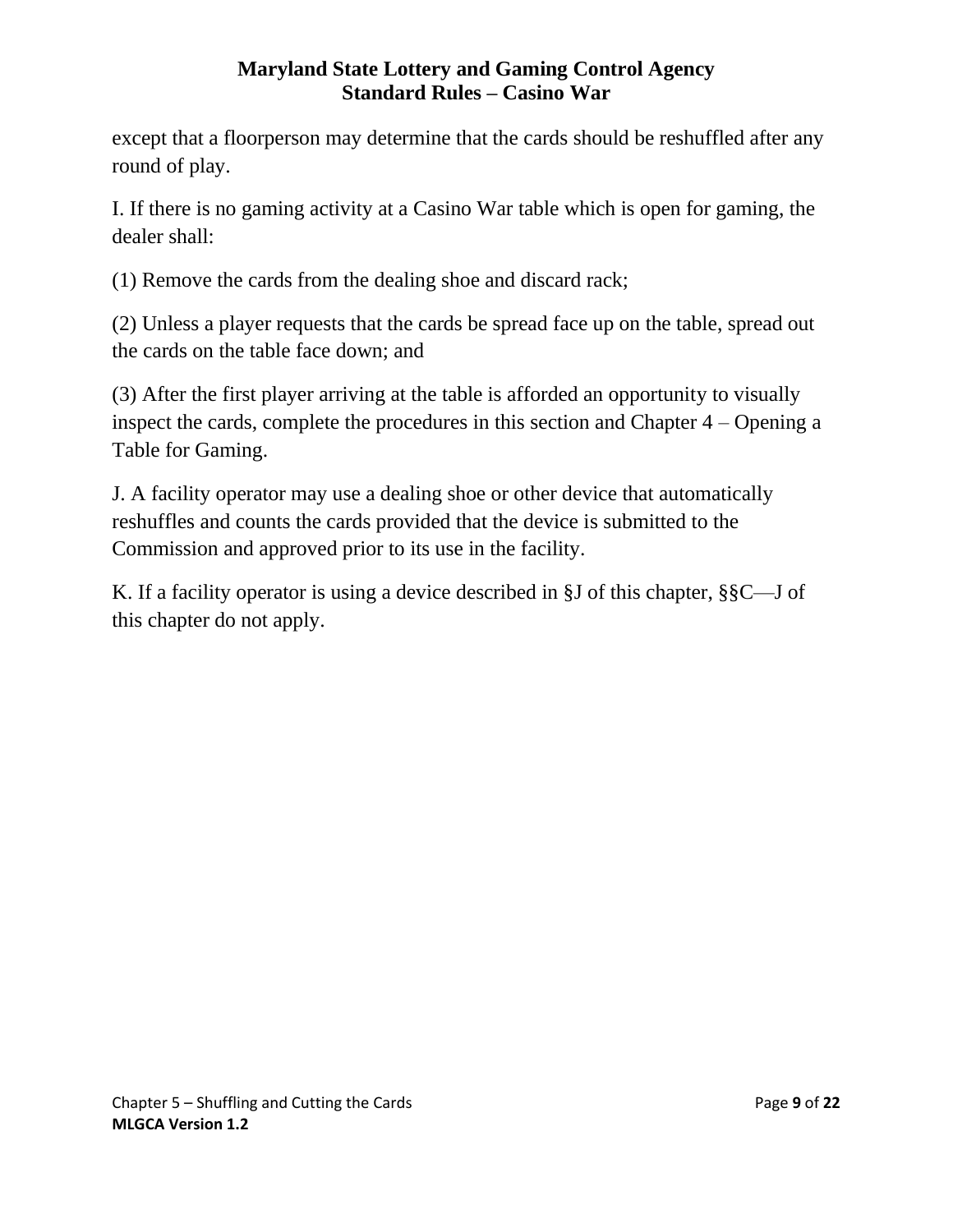# **Chapter 6 – Casino War Rankings.**

A. In order of highest to lowest rank, the rank of the cards used in Casino War is: ace, king, queen, jack, 10, 9, 8, 7, 6, 5, 4, 3 and 2.

<span id="page-9-0"></span>B. All suits are equal in rank.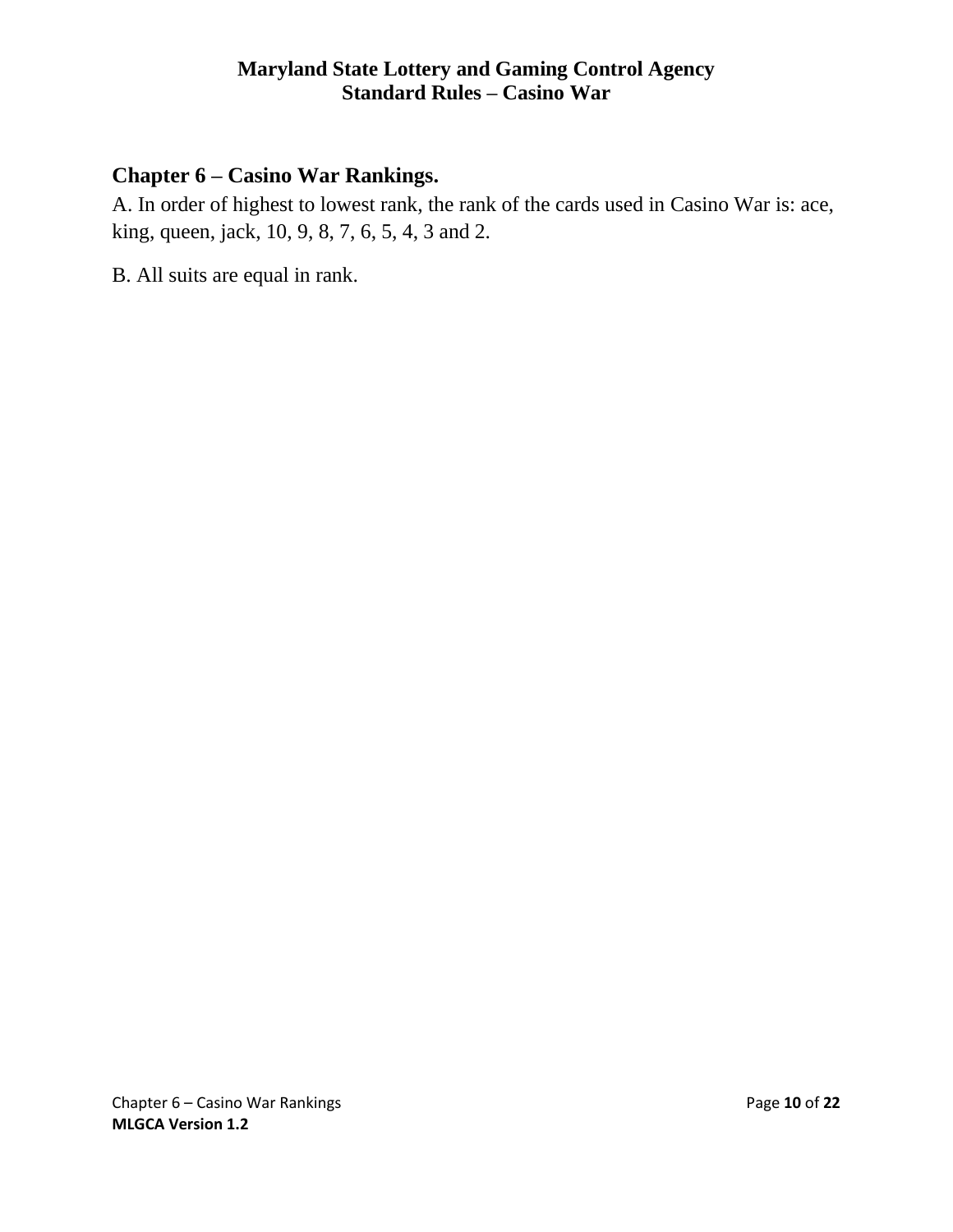# **Chapter 7 - Wagers.**

A. A player shall make a wager at Casino War by placing a value chip, plaque, or other Commission-approved table game wagering instrument on the appropriate areas of the table layout.

B. Placing Wagers.

(1) Only a player who is seated at a Casino War table may wager at the game.

(2) Verbal wagers accompanied by cash may not be accepted.

(3) After a player has placed a wager and received cards, the player shall remain seated until the completion of the round of play.

(4) If a player leaves the table during a round of play, any wagers made by the player may be considered abandoned and may be treated as a losing wager.

C. All wagers at Casino War shall be placed prior to the dealer announcing "no more bets" in accordance with the dealing procedures in Chapters 8 – Procedures for Dealing Cards from a Manual Dealing Shoe.

D. Except as provided in Chapter 9 – Procedures for Completing a Round of Play, a wager may not be made, increased, or withdrawn after the dealer has announced "no more bets".

E. A facility operator shall specify in its Rules Submission, the number of adjacent boxes on which a player may place a wager in one round of play.

F. Casino War Wagers.

(1) To participate in a round of play and compete against the dealer's hand, a player shall place an Initial Wager.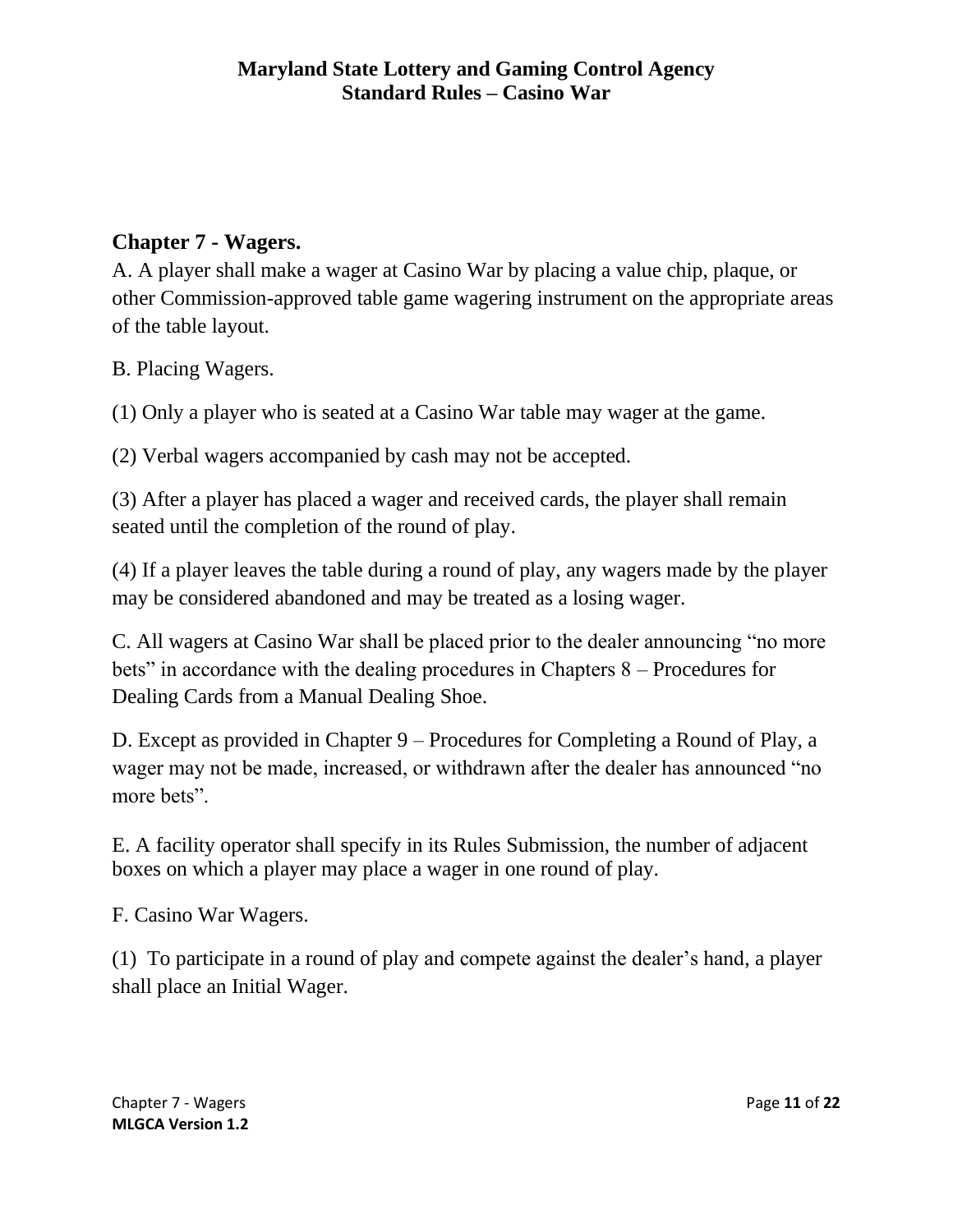(2) At the same time an Initial Wager or a War Wager is placed, each player shall have the option of placing a Tie Wager which shall win if the deal results in a tie hand.

(3) A facility operator may, if specified in its Rules Submission, offer to each player at a Casino War table the option to make an additional Progressive Payout Wager that the player will receive a Progressive Payout Hand.

(a) After placing an Initial Wager, a player may make an additional Progressive Payout Wager by placing a value chip into the progressive wagering device designated for that player.

(b) A player shall be responsible for verifying that the player's respective Progressive Payout Wager has been accepted.

<span id="page-11-0"></span>(4) A Bonus Spin Xtreme Progressive Wager that is triggered if the dealer's initial hand is a designated rank and color card and the player has wagered \$1.00 or \$5.00 on their Bonus Spin Xtreme Progressive Wager.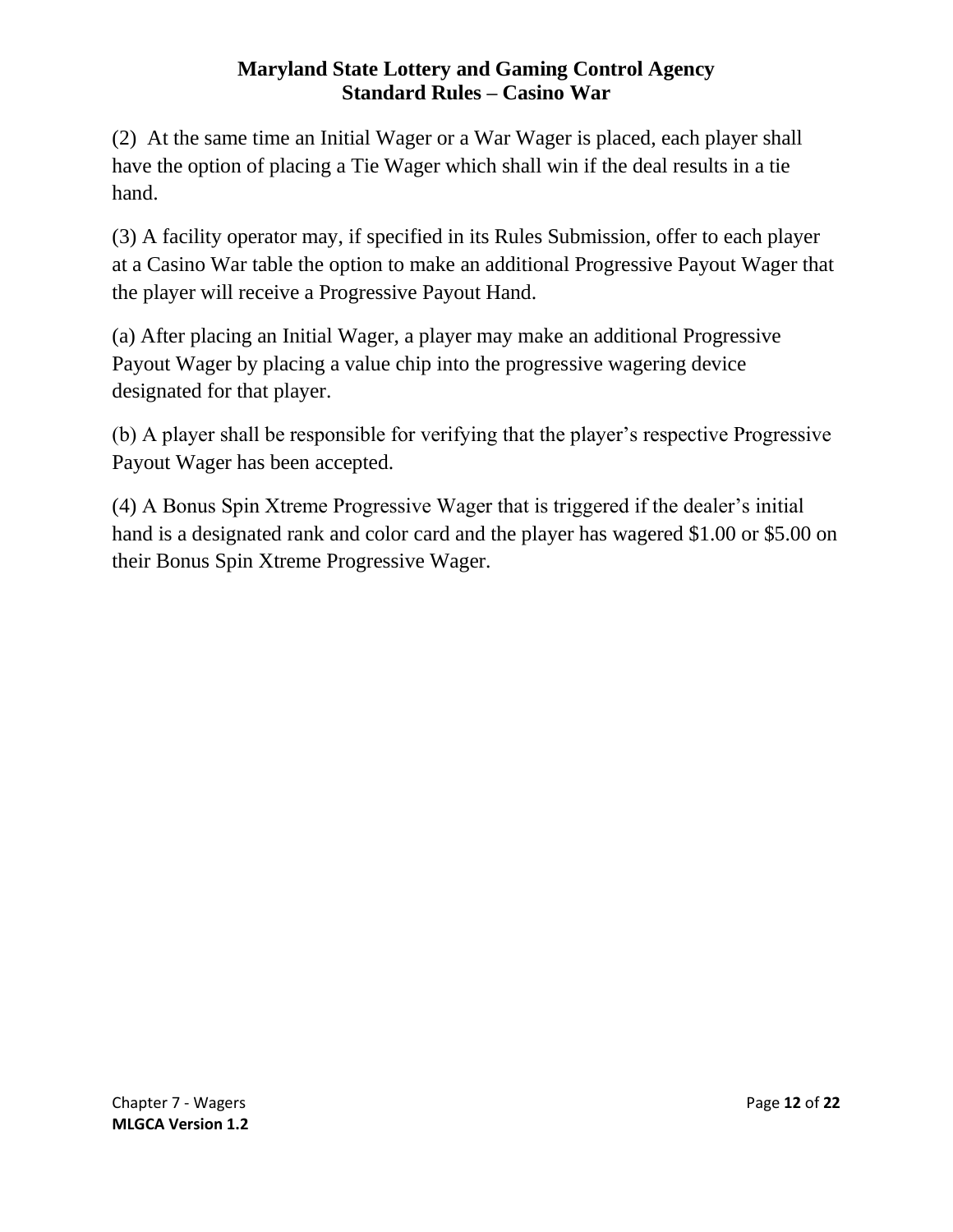# **Chapter 8 – Procedures for Dealing Cards.**

A. All cards used to play Casino War shall be dealt from a dealing shoe located on the table in a location approved by the Commission under COMAR 36.05.03.16.

B. After the procedures under Chapter 5 – Shuffling and Cutting Cards have been completed, the stacked cards shall be placed in the dealing shoe by the dealer or by an automated card shuffling device.

C. Prior to dealing any cards, the dealer shall announce ''no more bets."

D. If the Progressive Payout Wager is being offered, the dealer shall use the progressive table game system to prevent the placement of any additional Progressive Payout Wagers.

(1) If any Progressive Payout Wagers have been made, the dealer shall:

(a) Collect the Progressive Payout Wagers;

(b) On the layout in front of the table inventory container, verify that the number of value chips wagered equals the number of Progressive Payout Wagers accepted by the progressive table game system; and

(c) Place the value chips into the table inventory container.

E. The dealer shall:

(1) After each full batch of cards is placed in the dealing shoe, the dealer shall remove the first card and, without revealing its rank to anyone, place it in the discard rack.

(2) Remove each card from the dealing shoe with the hand of the dealer that is closest to the dealing shoe and place the cards on the appropriate area of the layout with the opposite hand.

(3) Deal cards to the two betting positions closest to the dealing shoe with the same or opposite hand.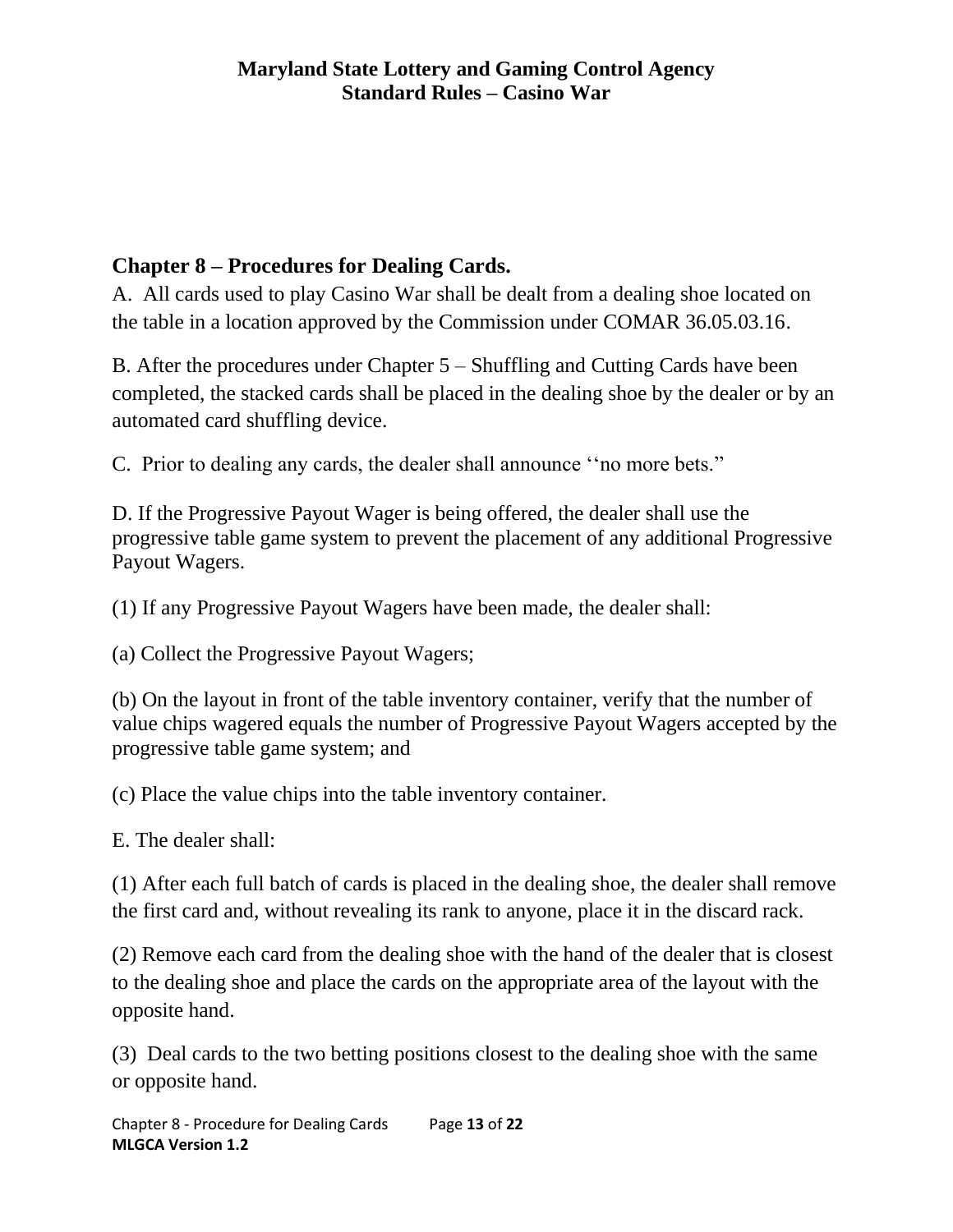(4) Each new dealer who comes to the table shall also remove the first card from the dealing shoe face down and, without revealing its rank to anyone, place it in the discard rack.

F. Beginning with the player farthest to the dealer's left and moving clockwise around the table, the dealer shall deal:

(1) One card face up to each player who placed an Initial Wager in accordance with Chapter 7 - Wagers; and

(2) One card face up to the dealer;

G. If the cover card appears as the first card in the dealing shoe at the beginning of a round of play, or appears during play, the dealer shall remove the cover card and place it to the side, and the hand will be completed.

I. Players may not handle, remove or alter any cards used to play Casino War.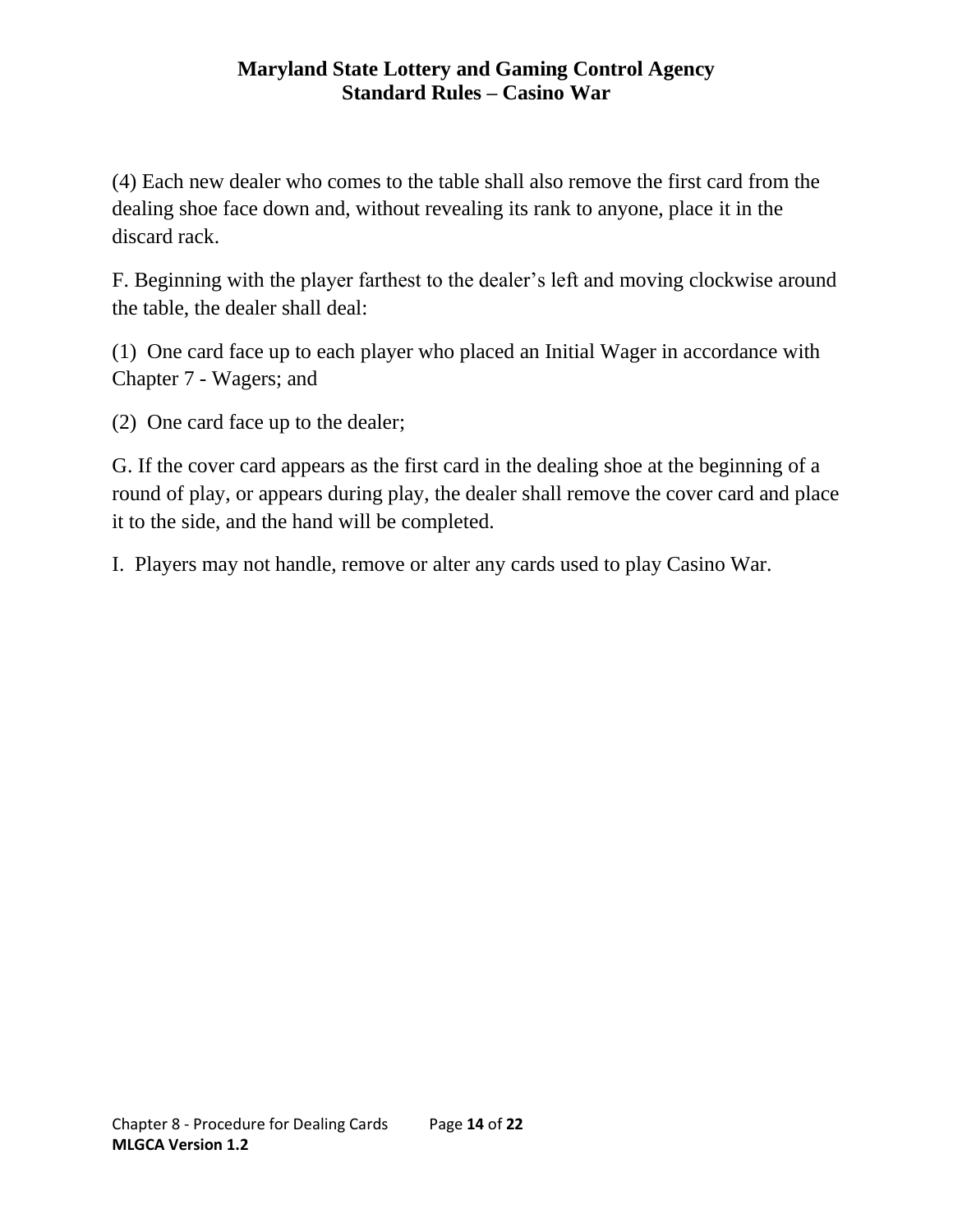# <span id="page-14-0"></span>**Chapter 9 - Procedures for Completing a Round of Play.**

A. After the dealing procedures required under Chapter 8 – Procedures for Dealing Cards from a Manual Dealing Shoe, beginning with the player farthest to the dealer's right and moving counterclockwise around the table:

B. The dealer shall compare the rank of each player's card with that of the dealer's card and settle all Initial and Tie Wagers as follows:

(1) If a player's card is lower in rank than the dealer's card, the dealer shall immediately collect the Initial Wager and Tie Wager, if applicable.

(2) If a player's card is higher in rank than the dealer's card, the player shall win their Initial Wager and lose their Tie Wager, if applicable.

(3) If the player's card and the dealer's card are of equal rank, the player shall select one of the options in §D as to their Initial Wager and win their Tie Wager, if applicable.

C. Losing Initial and Tie Wagers made on the original deal shall be collected by the dealer and placed in the table inventory container.

D. Winning Initial and Tie Wagers made on the original deal shall be paid by the dealer in accordance with Chapter 10 - Payout Odds.

E. If a player has a tie hand, the player shall select one of the following options:

(1) The player may surrender 1/2 of their Initial Wager and end their participation in that round of play.

(a) If a player selects this option, the dealer shall collect 1/2 of the player's Initial Wager and place it in the table inventory container.

(b) The dealer shall then return the remaining 1/2 of the Initial Wager to the player.

(c) The dealer shall then proceed around the table in a clockwise direction, repeating the process for each player with a tie hand who selects this option.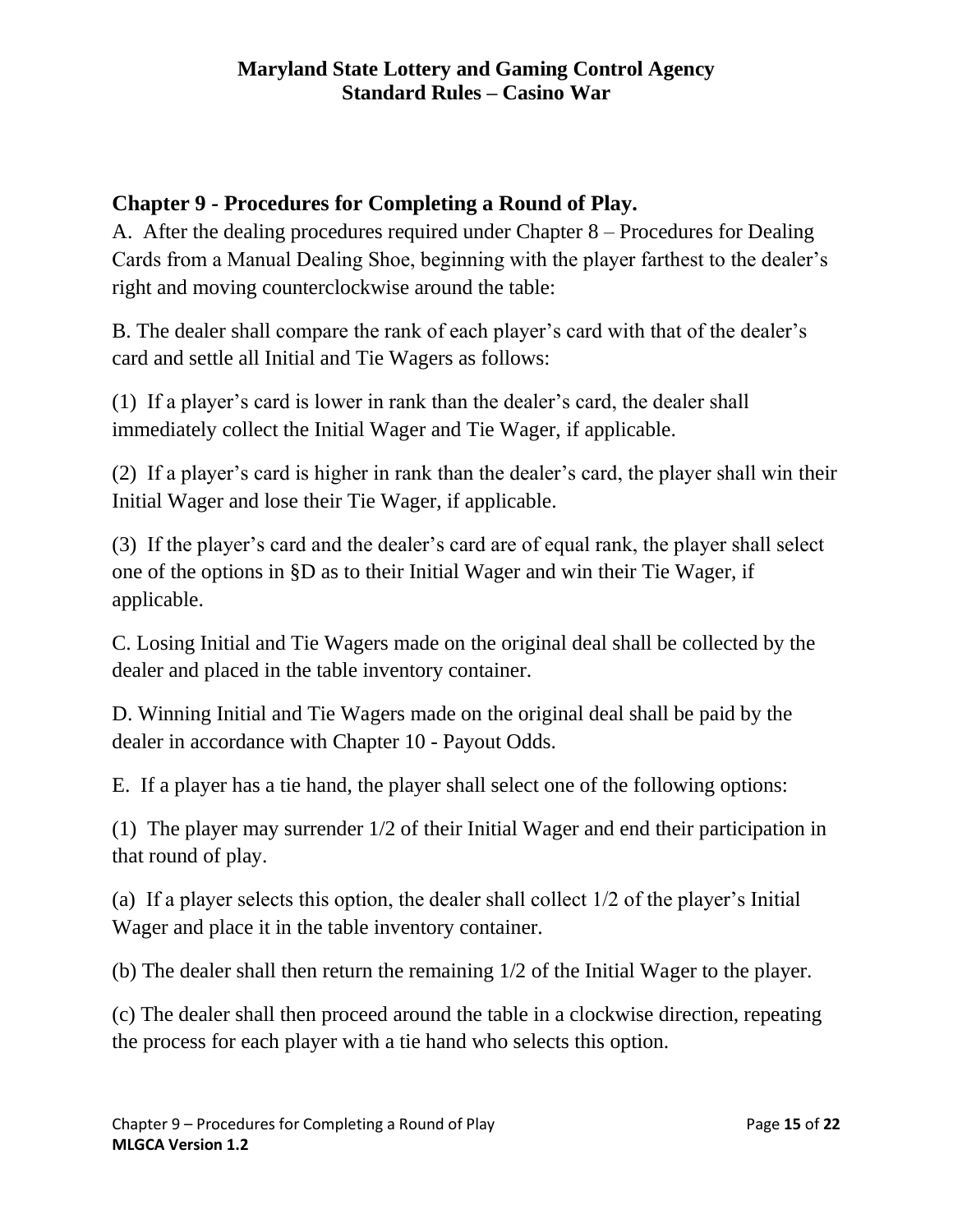(2) The player may place a War Wager in an amount equal to the player's Initial Wager, in accordance with §G.

F. After settling Initial Wagers and Tie Wagers on the original deal, the dealer shall collect the cards of all players except for the cards of those players with a tie hand who have elected to go to War.

(1) The collected cards shall be placed in the discard rack in a manner that permits the reconstruction of each hand of the original deal in the event of a question or dispute.

G. If any player elects to place a War Wager upon the occurrence of a tie hand, the dealer shall confirm the placement of the War Wager prior to dealing additional cards.

(1) The player's card and the dealer's card from the original deal shall remain exposed during the War deal.

H. The War deal shall begin with the dealer removing three cards from the shoe face down and, without revealing the rank of the three cards to anyone, placing them in the discard rack and then dealing the next card face up to the player farthest to the dealer's left who has placed a War Wager.

(1) The dealer shall place the player's War card on the table adjacent to the player's card from the original deal.

(2) The dealer shall then proceed around the table in a clockwise direction, repeating the process for each player who has placed a War Wager and the dealer.

I. After the dealing procedures required under §H have been completed, the dealer shall, beginning from the dealer's right and proceeding around the table in a counterclockwise direction, compare the rank of each player's War card to the dealer's War card and settle all War and Tie Wagers as follows:

(1) If the player's War card is lower in rank than the dealer's War card, the dealer shall immediately collect the Initial Wager, War Wager and Tie Wager, if applicable.

(2) If the player's War card is higher in rank than the dealer's War card, the Initial Wager shall be returned to the player, the player shall win their War Wager and lose their Tie Wager, if applicable.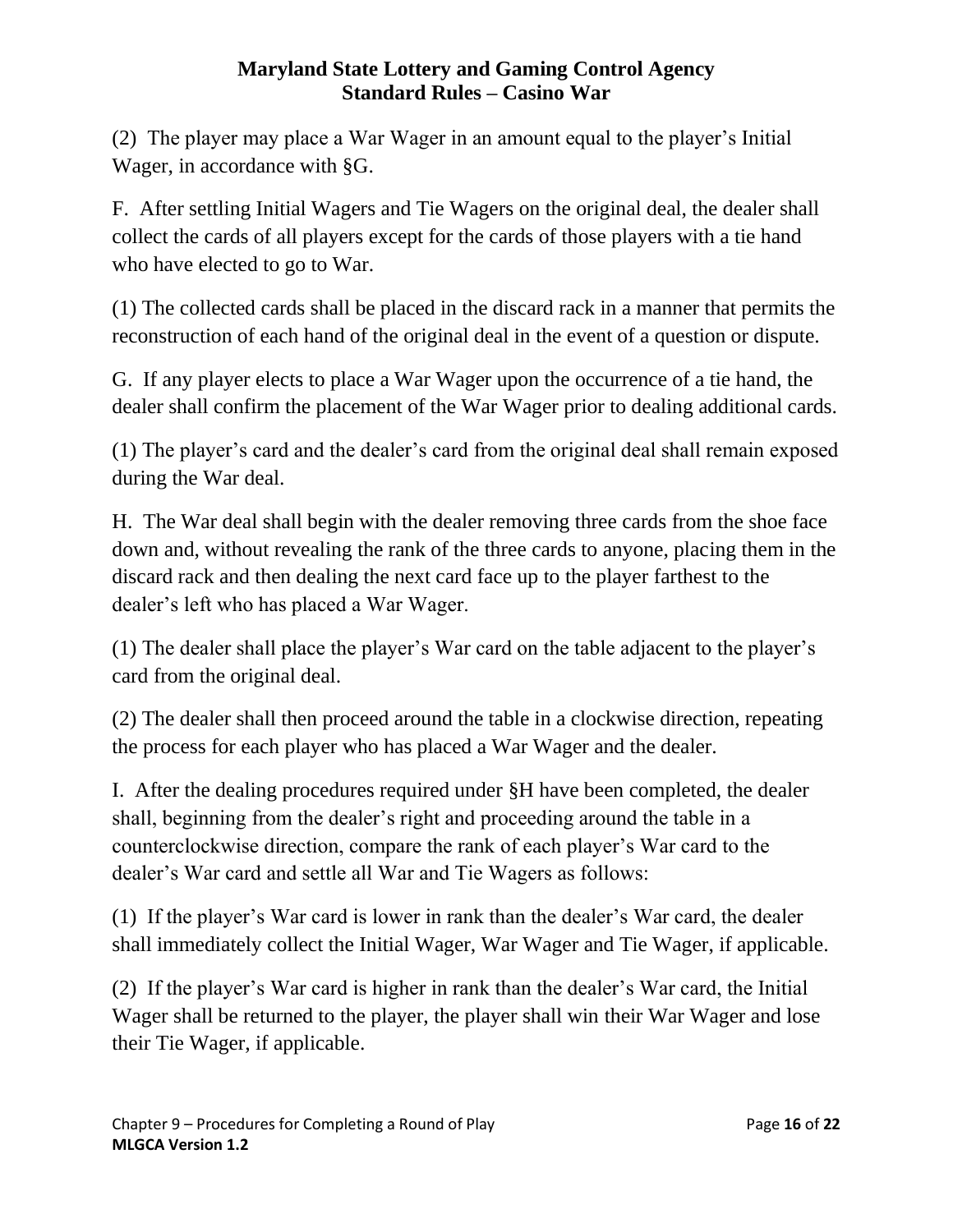(3) If the player's War card and the dealer's War card are of equal rank, the Initial Wager shall be returned to the player and the player shall win their War Wager and their Tie Wager, if applicable.

J. Losing Initial Wagers, War Wagers and Tie Wagers shall be collected by the dealer and placed in the table inventory container.

(1) Winning War and Tie Wagers shall be paid in accordance with the payout odds in Chapter 10 – Payout Odds.

(2) Notwithstanding §B(1) and (2) of this chapter, if the player has made a Progressive Payout Wager, the player's cards will remain on the layout; and

(3) After settling the player's Casino War Wager, the dealer shall settle the Progressive Payout Wager, if offered by the facility operator;

(4) If a player has won the progressive payout, the dealer shall settle the Progressive Payout Wager as follows:

(a) Verify that the hand is a winning hand;

(b) Verify that the appropriate light on the progressive table game system has been illuminated;

(c) Ensure that a floorperson or above validates the progressive payout in accordance with the facility operator's approved internal control procedures;

(d) Pay the winning Progressive Payout Wager in accordance with Chapter 10 - Payout Odds;

(e) Pay any Envy Bonus won in accordance with Chapter 10 - Payout Odds:

(i) A player making a Progressive Payout Wager shall receive an Envy Bonus when another player at the same Casino War table is the holder of an Envy Bonus Qualifying Hand;

(ii) A player is entitled to multiple Envy Bonuses if more than one player is the holder of an Envy Bonus Qualifying Hand; and

(iii) A player is not entitled to an Envy Bonus for the player's hand;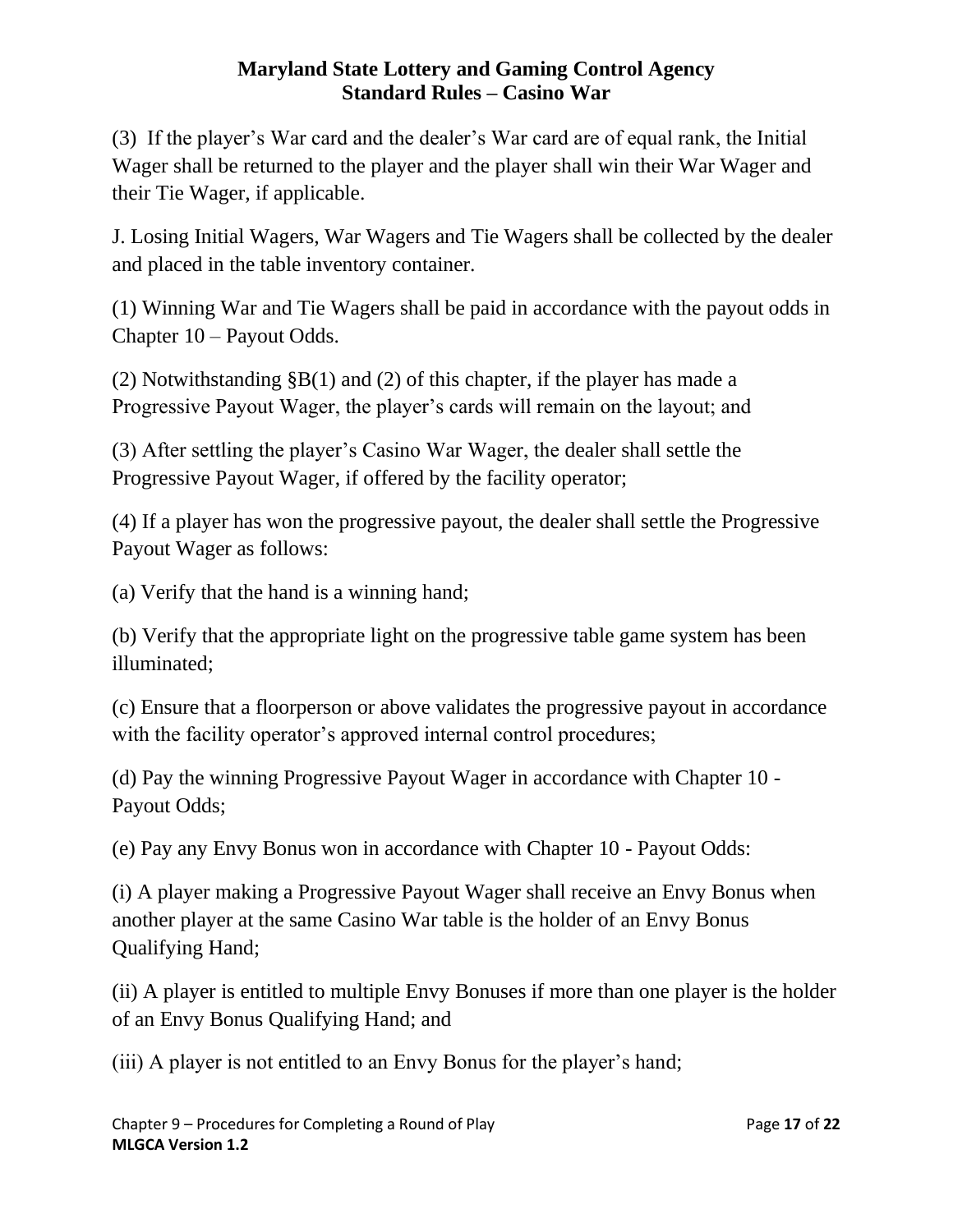K. After the collection of all losing wagers and the payment of all winning wagers from the War deal, the dealer shall remove all remaining cards from the table and place them in the discard rack in a manner that permits the reconstruction of each hand of the War deal.

L. If specified in its rules submission under COMAR 36.05.03.19, a facility operator may offer a version of Casino War on a dealer controlled electronic table game where:

- (1) The dealer receives a card, and
- <span id="page-17-0"></span>(2) Three, five, or seven community cards are used.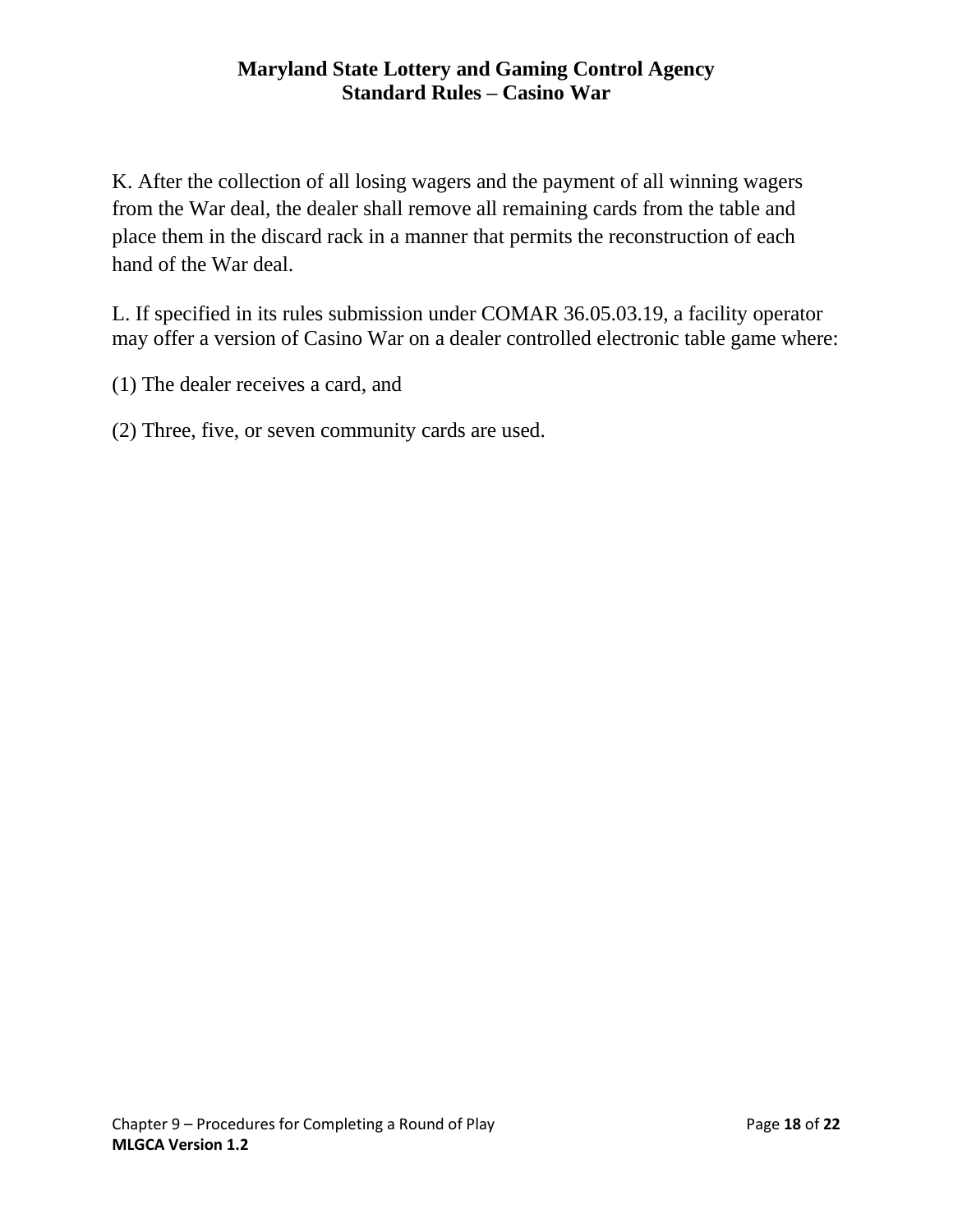# **Chapter 10 - Payout Odds.**

A. A facility operator shall pay out winning Casino War wagers as follows:

- (1) An Initial Wager payout is 1 to 1;
- (2) A Tie Wager payout is 10 to 1;
- (3) A War Wager payout is 1 to 1; and
- (4) A Tie War Wager payout is 2 to 1.

B. If a facility operator offers the Casino War Progressive Wager, the facility operator shall pay out winning Casino War Wagers at the odds in the following paytable:

(1) For a Suited Four-of-a-Kind the payout is 100 percent of the meter and 1000 to 1;

- (2) For a Suited Double Tie the payout is 200 to 1;
- (3) For Four-of-a-kind the payout is 150 to 1;
- (4) For a Double Tie the payout is 30 to 1;
- (5) For a Suited Tie the payout is 15 to 1; or
- (6) For a Tie the payout is 5 to 1.
- C. A facility operator's Rules Submission submitted under COMAR 36.05.03.19 shall specify:

(1) The rate of progression for the meter used for the Casino War Progressive Wager; and

(2) That the initial and reset amounts are at least \$10,000.

(3) Envy Bonus payouts shall be:

(a) Based upon the amount of the Progressive Payout Wager placed by the player receiving the Envy Bonus; and

Chapter 10 – Payout Odds **Page 19** of 22 **MLGCA Version 1.2** (b) Made according to one of the payouts for Envy Bonus Qualifying Hands that was designated by the facility operator in its Rules Submission.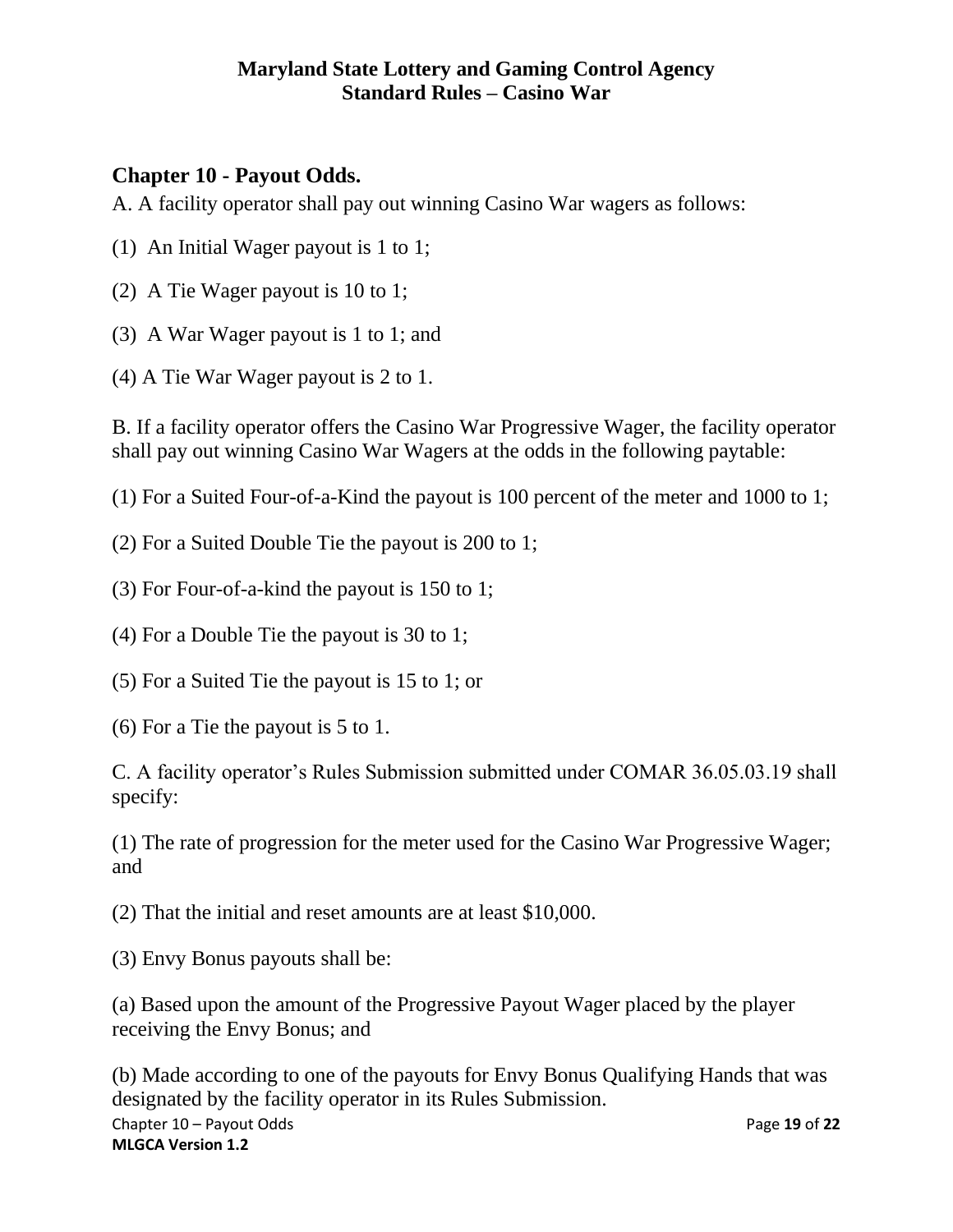(c) An Envy Bonus payout for \$5 Progressive Payout Wager shall:

(i) For a Suited Four of a Kind the payout is \$5,000.

D. If a facility operator offers the Bonus Spin Xtreme Progressive Payout Wager, the facility operator shall pay out winning \$5 Bonus Spin Xtreme Wagers according to the following paytable:

(1) Paytable A Hot Spot Pay:

(a) For a Jackpot symbol or other approved symbol the payout is 100% of the primary progressive;

(b) For a Jackpot symbol or other approved symbol the payout is 100% of the secondary progressive;

(c) For a  $$1,000$  symbol the payout is  $$1,000$ ;

(d) For a \$600 symbol the payout is \$600;

(e) For a \$500 symbol the payout is \$500;

(f) For a \$400 symbol the payout is \$400;

(g) For a \$350 symbol the payout is \$350;

(h) For a \$300 symbol the payout is \$300;

(i) For a \$250 symbol the payout is \$250; or

(j) For a \$200 symbol the payout is \$200.

(2) A player shall receive the payout for the amount that the wheel lands on.

(3) The facility operator's Rules Submission shall include the:

(a) Rate of progression for the meter used for the progressive payout in  $$D(1)$  of this chapter; and

(b) Initial and reset amount, which shall be at least:

(i) \$10,000 and \$5,000 for Paytable A.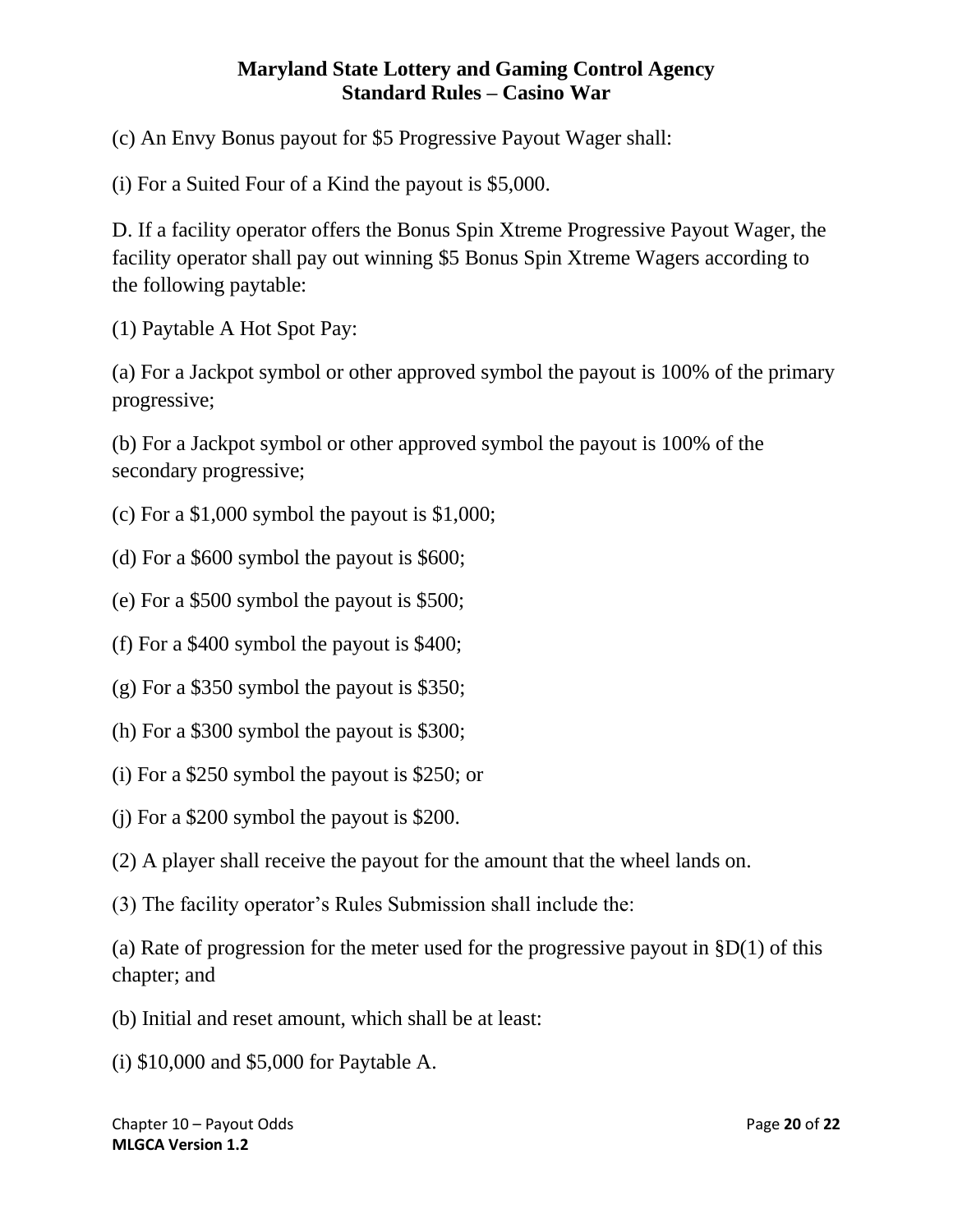(4) Winning Progressive Payout Hands shall be paid in accordance with the amount on the meter when it is the player's turn to be paid in accordance with Chapter 7 – Dealing Cards and Completing a Round of Play; and

(5) Community Pay payouts shall be:

(a) Based upon the amount of the Progressive Payout Wager placed by the player receiving the Community Pay; and

(b) Made according to one of the payouts for Community Pay Qualifying Hands that was designated by the facility operator in its Rules Submission.

E. A Community Pay payout for \$5 Bonus Spin Xtreme Wager shall be paid according to the following paytable:

(1) Paytable A Community Pay:

(a) For a \$150 symbol the payout is \$150;

(b) For a \$100 symbol the payout is \$125;

(c) For a \$75 symbol the payout is \$100;

(d) For a \$50 symbol the payout is \$75

- (e) For a \$40 symbol the payout is \$50;
- (f) For a \$35 symbol the payout is \$40;
- (g) For a \$30 symbol the payout is \$30; or
- <span id="page-20-0"></span>(h) For a \$25 symbol the payout is \$25.